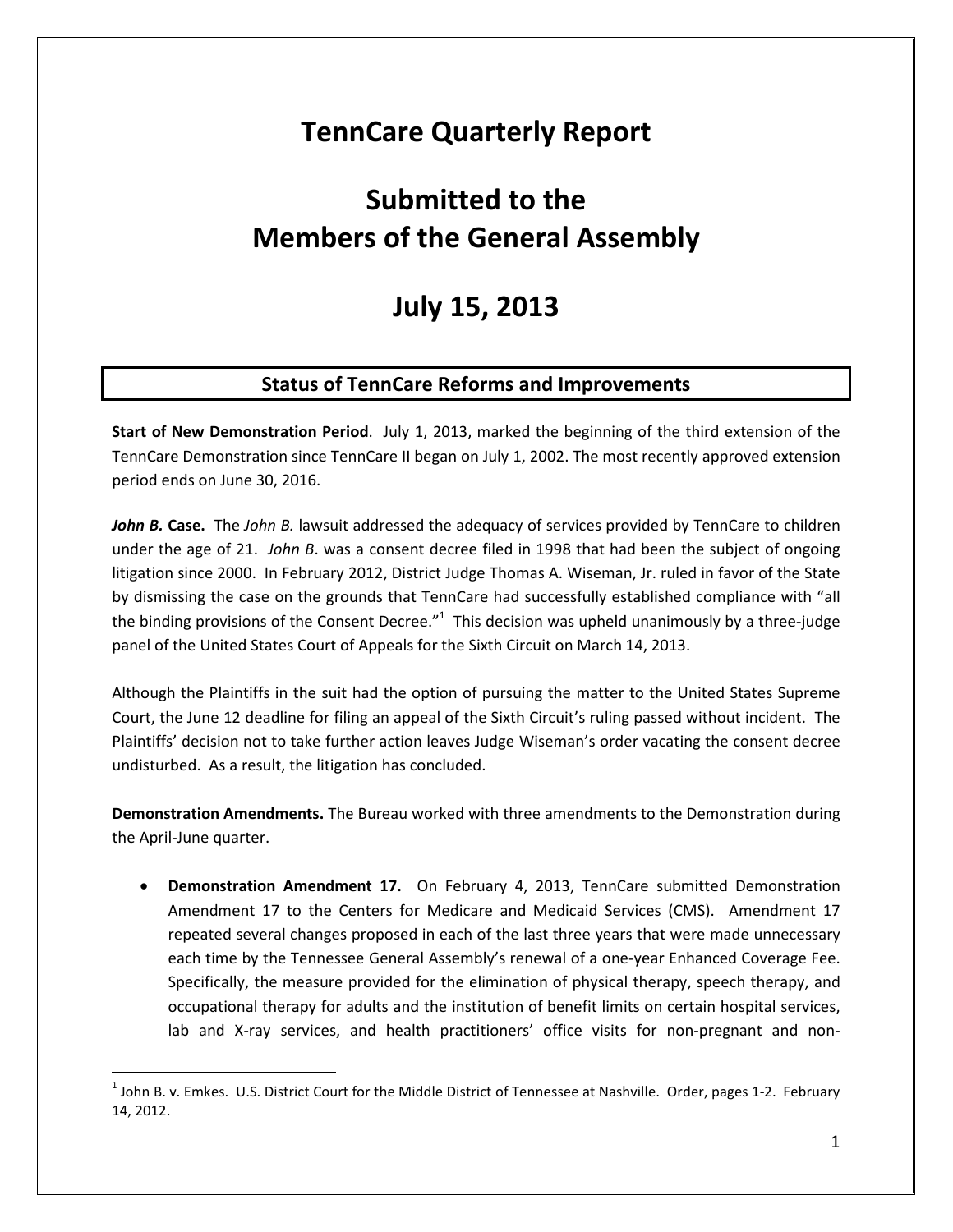institutionalized adults. In April 2013, the General Assembly passed the Annual Coverage Assessment Act of 2013 by an overwhelming majority, rendering the benefit modifications unnecessary.<sup>2</sup> As a result, TennCare notified CMS by letter dated April 26, 2013, of its decision to withdraw Amendment 17.

- **Demonstration Amendment 18.** On March 7, 2013, TennCare proposed to add Assisted Care Living Facility (ACLF) services for individuals in CHOICES 3 when certain criteria (including cost neutrality) were met. CHOICES 3 is the group of individuals who do not meet the Level of Care criteria for Nursing Facility (NF) services, but who have been found to be at risk for institutionalization. ACLF services are already available for persons in CHOICES 2, which consists of enrollees who meet the NF Level of Care criteria but who receive Home and Community Based Services as a safe and cost-effective alternative to institutional care. CMS wanted to require the State to abide by Home and Community Based Services regulations that have not yet been published in their final form. The State was reluctant to agree to something not yet seen and so requested that the amendment be held until the final regulations are published.
- **Demonstration Amendment 19.** On April 26, 2013, the Bureau submitted Demonstration Amendment 19 to CMS. Amendment 19 would allow a \$1.50 co-payment for covered generic medications to be charged to those TennCare enrollees who now have a \$3.00 co-pay on brand name drugs. The General Assembly approved this measure as part of the State Budget codified in Public Chapter Number 453.

**Higher Reimbursement for Primary Care.** One provision of the Affordable Care Act (ACA) with which all Medicaid programs—even those that do not expand eligibility—must comply is an enhanced reimbursement rate for primary care providers during Calendar Years 2013 and 2014. Section 1202 of ACA, entitled "Payments to Primary Care Physicians," requires Medicaid agencies to pay primary care physicians for identified primary care services at a rate no lower than the one at which primary care physicians are reimbursed under Medicare Part B, the "Medical Insurance" portion of Medicare that covers outpatient care. Medicaid providers eligible for the higher levels of reimbursement are those whose primary specialty falls within one of the following categories:

- Family medicine
- General internal medicine
- Pediatric medicine

l

• Related subspecialties

The Bureau of TennCare submitted a State Plan Amendment outlining its compliance with Section 1202 of ACA to CMS on March 27, 2013. Following a two-month period of negotiations, CMS approved the Amendment on May 29, 2013. While eligible claims could not be paid at the enhanced rate until CMS

 $^2$  The Annual Coverage Assessment Act of 2013 (HB 0544 / SB 0441), which was passed by a vote of 89-5 in the House and a vote of 30-0 in the Senate, became Public Chapter Number 250 on April 29, 2013.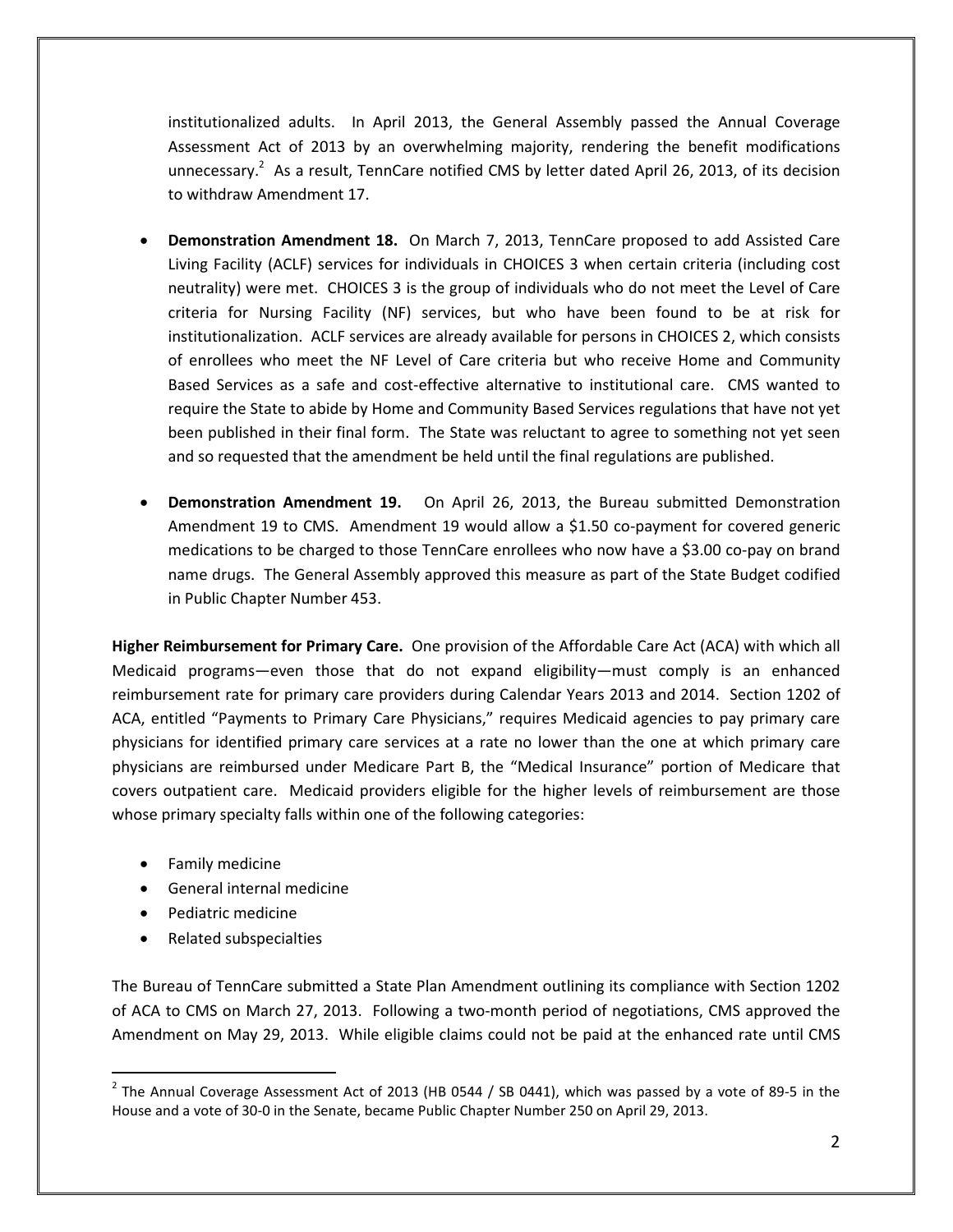had issued its approval, retroactive reimbursement will occur automatically, requiring no further action by providers on claims that have already been submitted. TennCare Managed Care Organizations (MCOs), furthermore, will begin to pay primary care providers the higher rate for current dates of service beginning on August 1, 2013.

**Update on Standard Spend Down Enrollment.** Standard Spend Down (SSD) is an eligibility category available through an amendment to the TennCare Demonstration<sup>3</sup> and is designed to serve a limited number of Tennesseans who are not otherwise eligible for Medicaid but who are aged, blind, disabled, or the caretaker relative of a Medicaid-eligible child and who have enough unreimbursed medical bills to allow them to "spend down" their income to a low level known as the Medically Needy Income Standard (MNIS). The MNIS for a family of three in Tennessee is \$317 per month.

As noted in TennCare's previous Quarterly Report to the General Assembly on April 15, 2013, SSD opened to new enrollment for the sixth time on March 21, 2013; given the proximity of that date to the end of the January-March quarter, however, statistics on the number of applications received and the number of individuals enrolled were unavailable for inclusion in the April 15 report. As of June 21, 2013, however, a total of 2,495 applications had been received, 506 of which had been approved, 1,271 of which had been denied, and 718 of which were still pending.

**Awarding of Dental Benefits Management Contract.** Following a competitive bidding process in which four companies submitted proposals, TennCare named DentaQuest USA Insurance Company as its new Dental Benefits Manager (DBM) on April 24, 2013. DentaQuest was awarded a three-year contract (containing options for two one-year extensions) that will begin—following a five-month period of "readiness review"—on October 1, 2013. While all previous contracts between TennCare and its DBMs were "Administrative Services Only" (or "ASO") contracts, the contract executed by the parties in May is a partial risk-bearing contract.

Although DentaQuest's responsibilities will include building an adequate network of dentists and administering dental benefits for more than 750,000 children enrolled in TennCare, the company's experience managing dental benefits for more than 16 million recipients in 26 states is a positive indication of the company's ability to succeed with projects of similar scope. Additional information is available on TennCare's website at http://news.tn.gov/node/10664.

**Completion of Pharmacy Benefits Management Transition.** On June 1, 2013, Magellan Health Services assumed full responsibilities as TennCare's Pharmacy Benefits Manager (PBM), a role previously held by Catamaran. To ensure a seamless transition, Magellan had engaged in six months of preparation before beginning to pay claims in June. This period of infrastructure development had included such tasks as establishing a pharmacy network, building a claims processing system, creating a call center and website to assist patients and providers, and contracting with drug manufacturers for supplemental rebates.

 $3$  See Expenditure Authority 7.b. and Special Term and Condition 21.a. of the TennCare Demonstration, a copy of which is available online at http://www.tn.gov/tenncare/forms/tenncarewaiver.pdf.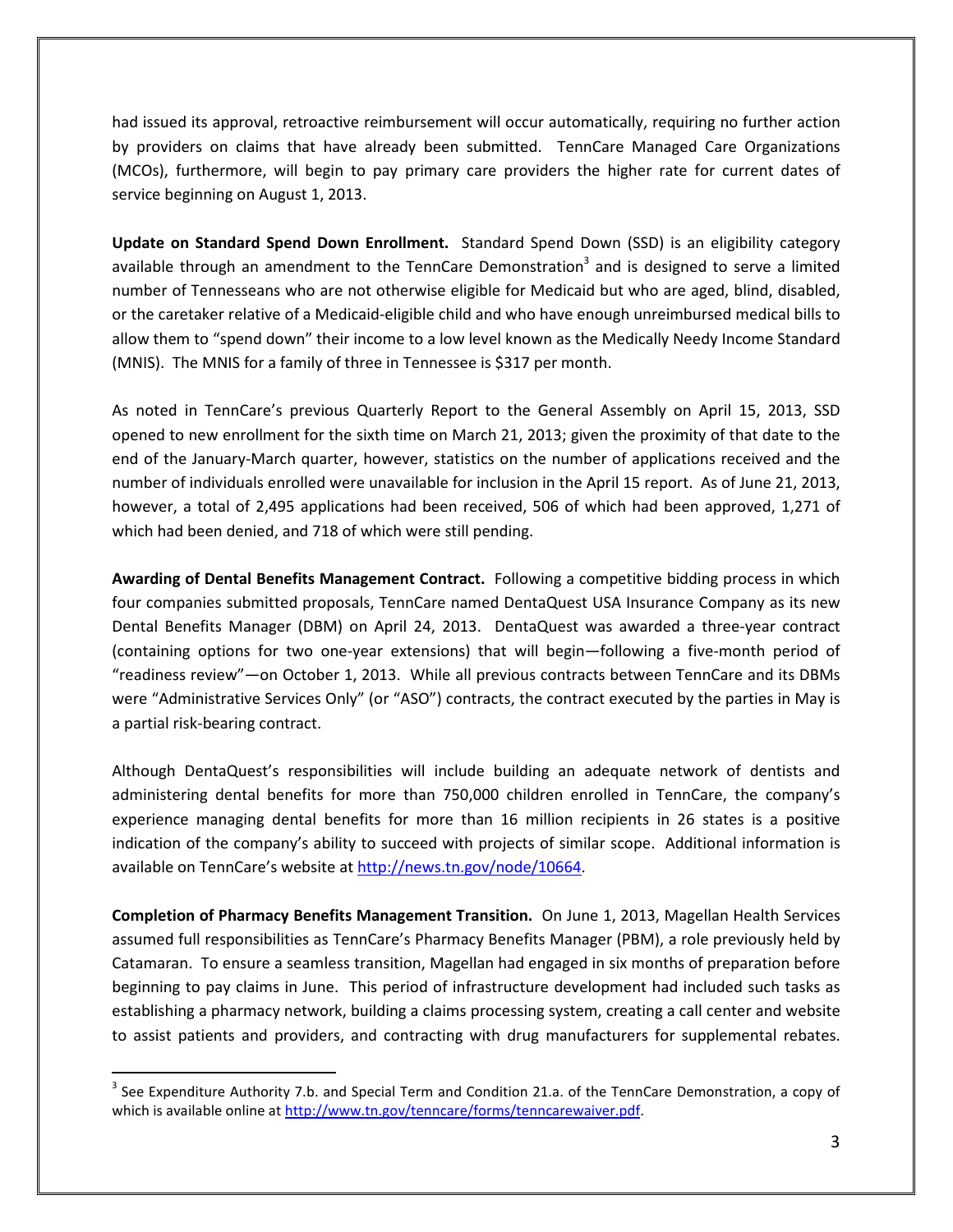TennCare's contract with Magellan lasts through May 31, 2016, and contains options for two one-year extensions.

Before being named TennCare's PBM, Magellan had managed pharmacy benefits for more than eight million individuals. From June 1 through June 30, 2013 (the company's first full month of operations for the Bureau), Magellan paid 932,777 claims, a volume in line with typical TennCare pharmacy claims activity.

**Incentives for Providers to Use Electronic Health Records.** The Electronic Health Record (EHR) Incentive Program is a partnership between federal and state governments that grew out of the Health Information Technology for Economic and Clinical Health (HITECH) Act. The purpose of the program, as its name suggests, is to provide financial incentives to Medicaid providers<sup>4</sup> to replace outdated, often paper-based approaches to medical record-keeping with electronic systems that meet rigorous certification criteria and that can improve health care delivery and quality. The federal government provides 100 percent of the funding for the incentive payments and 90 percent of the administrative costs.

Currently, Medicaid providers may qualify for two types of payments:

 $\overline{a}$ 

- First-year payments to providers who adopted, implemented, or upgraded to certified EHR technology capable of meeting "meaningful use" (i.e., use that is measurable in both quantity and quality) standards; and
- Second-year payments to providers who earned first-year payments in calendar year 2011 and achieved meaningful use of EHR technology for any period of 90 consecutive days in Fiscal Year 2012 (for eligible hospitals) or Calendar Year 2012 (for eligible professionals).

During the April to June 2013 quarter, first-year and second-year payments made by TennCare were as follows:

| <b>Payment Category</b> | <b>Providers Paid During</b> | <b>Quarterly Amount</b> | <b>Cumulative Amount</b> |
|-------------------------|------------------------------|-------------------------|--------------------------|
|                         | the Quarter                  | Paid                    | Paid                     |
| First-year payments     | 363 providers                | \$14,639,292.00         | \$124,475,986.97         |
|                         | (165 physicians, 126         |                         |                          |
|                         | nurse practitioners, 58      |                         |                          |
|                         | dentists, 10 hospitals, 3    |                         |                          |
|                         | physician assistants, and    |                         |                          |
|                         | 1 certified nurse midwife)   |                         |                          |

<sup>&</sup>lt;sup>4</sup> CMS allows two types of providers to participate in the Medicaid EHR Incentive Program: medical professionals (physicians, nurse practitioners, certified nurse midwives, dentists, and certain kinds of physician assistants) and hospitals (acute care hospitals, critical access hospitals, and children's hospitals).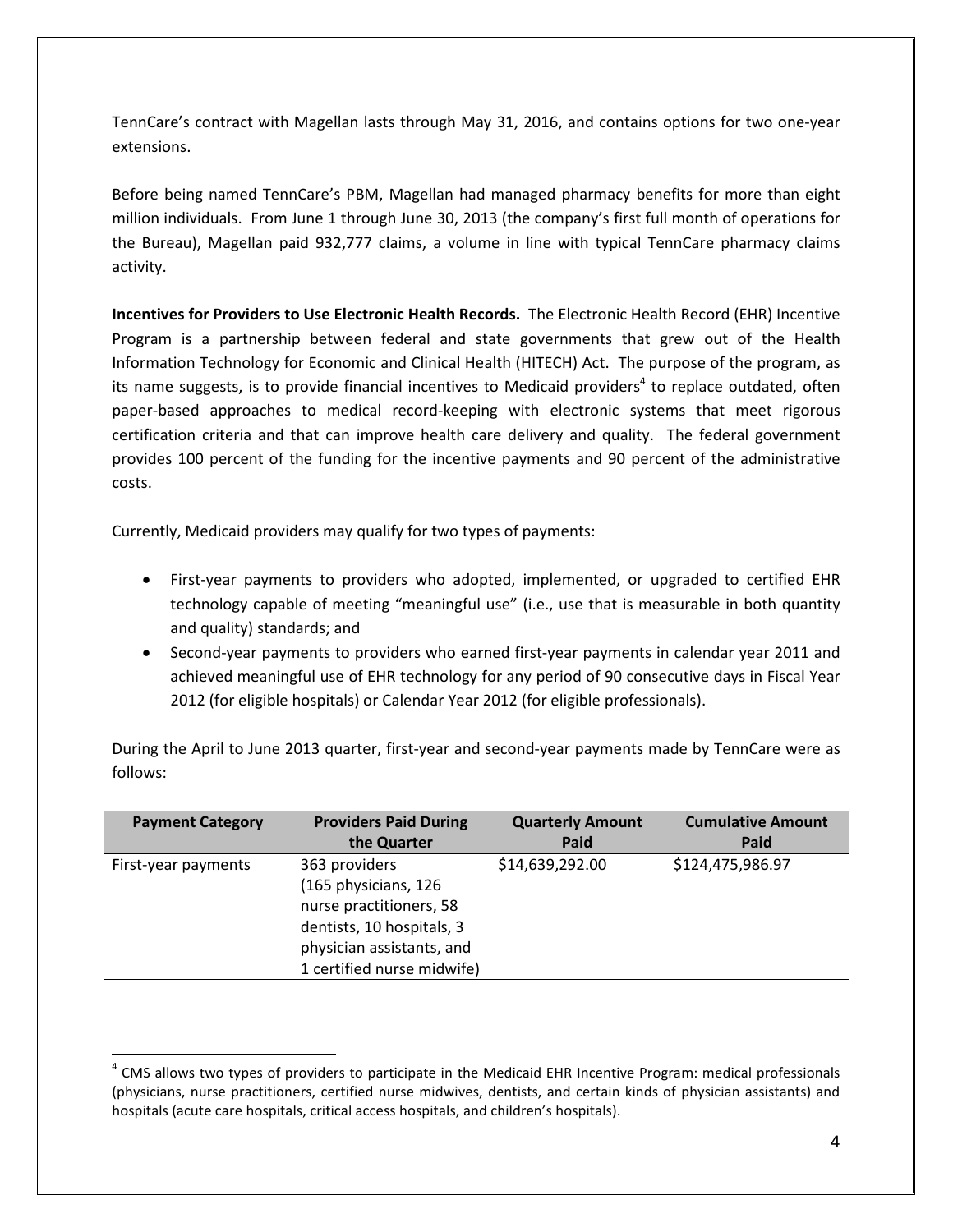| <b>Payment Category</b> | <b>Providers Paid During</b>            | <b>Quarterly Amount</b> | <b>Cumulative Amount</b> |
|-------------------------|-----------------------------------------|-------------------------|--------------------------|
|                         | the Quarter                             | Paid                    | Paid                     |
| Second-year payments    | 161 providers                           | \$5,931,875.00          | \$21,102,908.00          |
|                         | (105 physicians <sup>5</sup> , 42 nurse |                         |                          |
|                         | practitioners, 10                       |                         |                          |
|                         | hospitals, 2 physician                  |                         |                          |
|                         | assistants, and 2 certified             |                         |                          |
|                         | nurse midwives)                         |                         |                          |

Outreach activities conducted during the quarter included:

- Participation in the United Healthcare Provider Information Fair, an event held in Nashville on May 6, 2013, that attracted attendance of approximately 130 providers;
- Presentation to 30 staff members of tnREC (Tennessee's regional extension center for health information technology) on May 14, 2013;
- Coordination with managed care organizations and other insurance companies at the Tennessee Medical Association Workshop Planning Meeting held in Nashville on May 15, 2013;
- Attendance at the Fifth Annual CMS Multi-State Medicaid HITECH Conference held in Bethesda, Maryland, from May 21 through May 23, 2013;
- Presentation to 20 members of the Internal Health Council—a State planning group and "guide for the State's policies, priorities and programs related to HIE [Health Information Exchange] and health IT [Information Technology]"<sup>6</sup>—at a meeting held in Nashville on June 18, 2013;
- The deployment of two new tools through TennCare's online provider portal: 1) a confidential summary of each provider's history within the EHR program (including program year and payment year, date, and amount) and 2) meaningful use attestations that may be downloaded by providers or accessed through the aforementioned histories;
- Monthly newsletters distributed by the Bureau's EHR ListServ; and

l

• A quarterly reminder issued through the Provider Incentive Payment Program ("PIPP") system to Tennessee providers who had registered at the federal level but not at the state level.

Other projects in development include videos to assist providers with the EHR program, $^7$  and preparations for the third-year attestations that will begin for Eligible Hospitals in October 2013 and for Eligible Professionals in January 2014.

**New General Counsel.** On April 4, 2013, John G. (Gabe) Roberts joined TennCare and the Health Care Finance and Administration (HCFA) staff as General Counsel.

<sup>&</sup>lt;sup>5</sup> This total includes a variety of physicians in categories that had not previously qualified for second-year payments, including ophthalmology, neurology, gastroenterology, and oncology.

<sup>6</sup> See Page 12 of the "State Medicaid Health IT Plan" document for Tennessee, which is available online at http://www.tn.gov/tenncare/forms/TNSMHP.pdf.

<sup>7</sup> Two such videos are already available: "Three Common Challenges to Achieving Stage 1 Meaningful Use" is located at http://www.tn.gov/tenncare/mu\_prep.shtml, and "Timelines for the 2011 Cohort" is located at http://www.tn.gov/tenncare/mu\_2011timeline.shtml.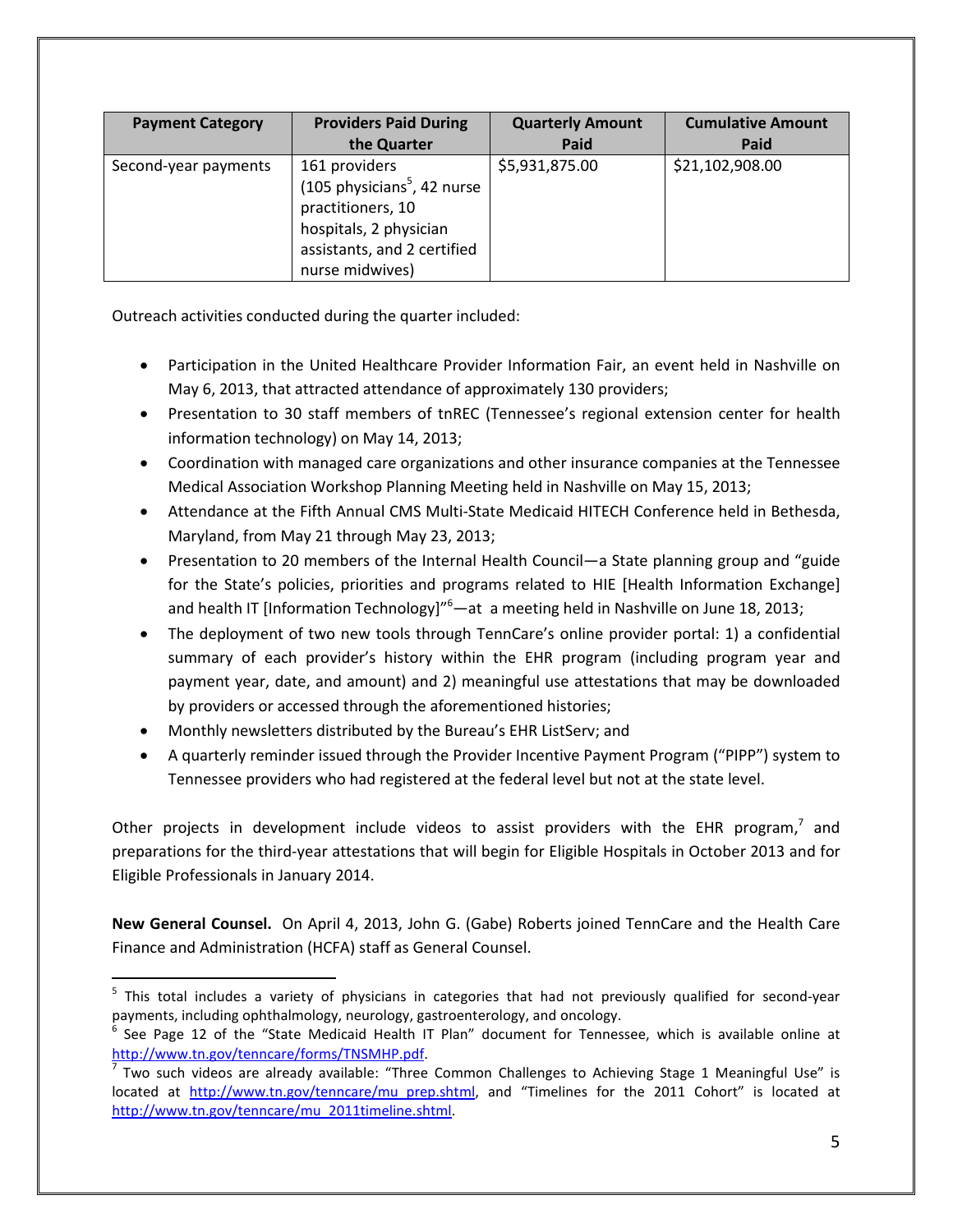Mr. Roberts, who is originally from Jackson, Mississippi, graduated from the University of Mississippi's E. H. Patterson School of Accountancy and Vanderbilt University Law School. He is a licensed Certified Public Accountant and, prior to attending law school, worked in the Memphis, Tennessee, office of Ernst & Young as an auditor of both publicly traded and privately held Tennessee companies.

Mr. Roberts comes to HCFA from the Nashville, Tennessee, law firm Sherrard & Roe, where his primary practice areas included general corporate law, mergers and acquisitions, and private equity investment transactions. While at Sherrard & Roe, his business law practice intersected regularly with the health care industry and regulatory environment. His unique perspective borne by the diversity of his professional experiences is one of the factors that make him ideally suited for this position.

**Essential Access Hospital (EAH) Payments.** The TennCare Bureau continued to make Essential Access Hospital payments during the April-June 2013 quarter. Essential Access Hospital payments are payments from a pool of \$100 million (\$34,220,000 in State dollars) appropriated by the General Assembly and funded by the Enhanced Coverage Fee.

The methodology for distributing these funds specifically considers each hospital's relative contribution to providing services to TennCare members, while also acknowledging differences in payer mix and hospitals' relative ability to make up TennCare losses. Data from the Hospital Joint Annual Report is used to determine hospitals' eligibility for these payments. Eligibility is determined each quarter based on each hospital's participation in TennCare. In order to receive a payment for the quarter, a hospital must be a contracted provider with TennCare Select and at least one other Managed Care Organization (MCO), and it must have contracted with TennCare Select for the entire quarter that the payment represents. Excluded from the Essential Access Hospital payments are Critical Access Hospitals, which receive cost-based reimbursement from the TennCare program and, therefore, do not have unreimbursed TennCare costs, and the four State mental health institutes.

The Essential Access Hospital payments made during the fourth quarter of State Fiscal Year 2013 for dates of service during the third quarter of State Fiscal Year 2013 are shown in the table below.

|                                           |                          | <b>EAH Fourth Quarter FY</b> |
|-------------------------------------------|--------------------------|------------------------------|
| <b>Hospital Name</b>                      | <b>County</b>            | 2013                         |
| Regional Medical Center at Memphis        | <b>Shelby County</b>     | \$3,498,038                  |
| Vanderbilt University Hospital            | Davidson County          | \$3,262,097                  |
| <b>Erlanger Medical Center</b>            | <b>Hamilton County</b>   | \$2,653,725                  |
| University of Tennessee Memorial Hospital | <b>Knox County</b>       | \$1,444,289                  |
| Johnson City Medical Center (with         |                          |                              |
| Woodridge)                                | <b>Washington County</b> | \$954,982                    |
| Parkridge Medical Center (with Parkridge  |                          |                              |
| Valley)                                   | <b>Hamilton County</b>   | \$733,344                    |

### **Essential Access Hospital Payments for the Quarter**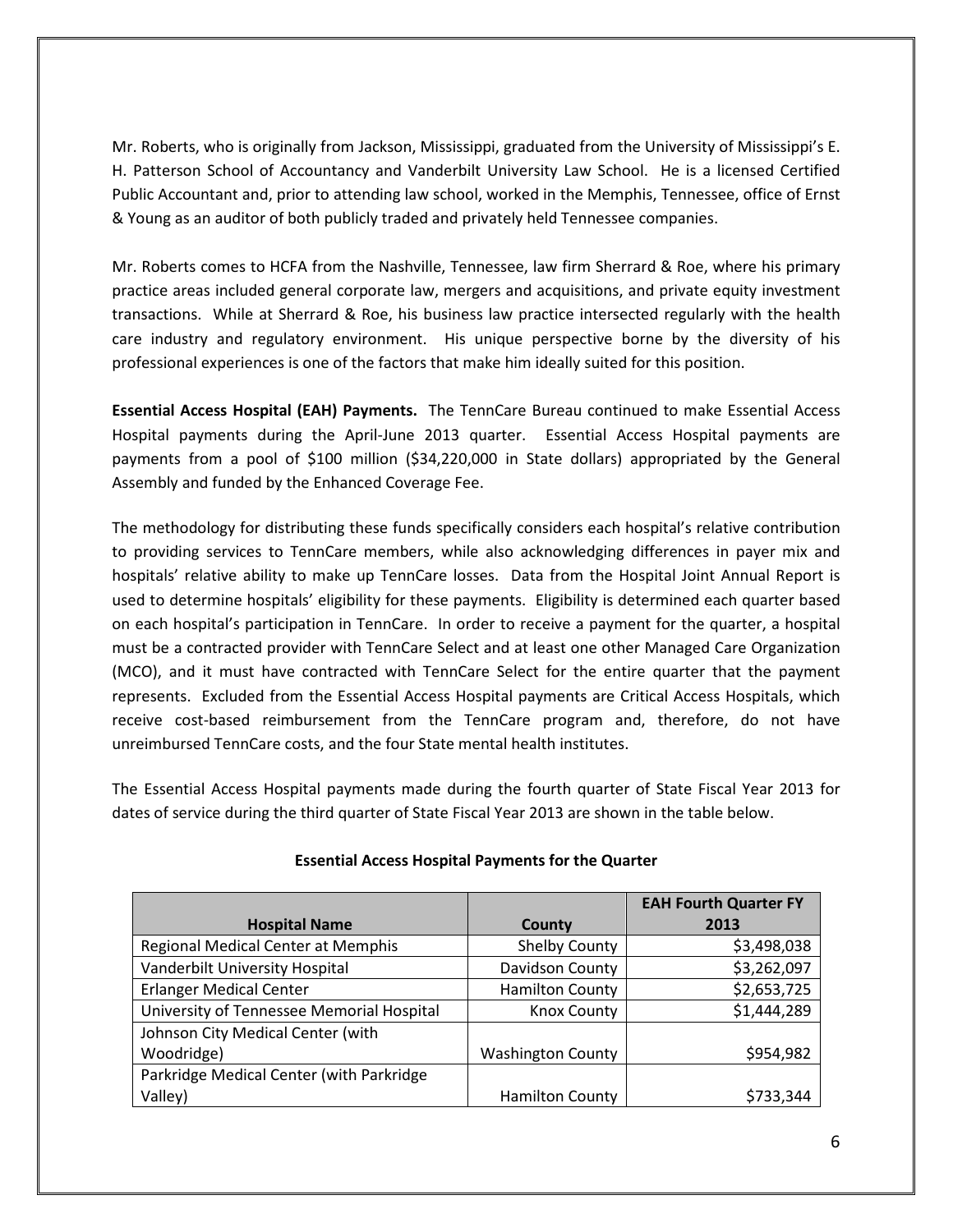|                                            |                          | <b>EAH Fourth Quarter FY</b> |
|--------------------------------------------|--------------------------|------------------------------|
| <b>Hospital Name</b>                       | County                   | 2013                         |
| LeBonheur Children's Medical Center        | <b>Shelby County</b>     | \$732,329                    |
| Metro Nashville General Hospital           | Davidson County          | \$686,869                    |
| Jackson - Madison County General Hospital  | <b>Madison County</b>    | \$590,596                    |
| East Tennessee Children's Hospital         | <b>Knox County</b>       | \$517,671                    |
| Methodist Healthcare - South               | <b>Shelby County</b>     | \$466,418                    |
| Methodist Healthcare - Memphis Hospitals   | <b>Shelby County</b>     | \$425,649                    |
| Saint Jude Children's Research Hospital    | <b>Shelby County</b>     | \$351,847                    |
| <b>Baptist Hospital</b>                    | Davidson County          | \$314,078                    |
| Parkwest Medical Center (with Peninsula)   | <b>Knox County</b>       | \$312,139                    |
| <b>Physicians Regional Medical Center</b>  | <b>Knox County</b>       | \$292,475                    |
| University Medical Center (with McFarland) | <b>Wilson County</b>     | \$280,181                    |
| Pathways of Tennessee                      | <b>Madison County</b>    | \$270,713                    |
| Wellmont Holston Valley Medical Center     | <b>Sullivan County</b>   | \$254,870                    |
| Saint Francis Hospital                     | <b>Shelby County</b>     | \$249,314                    |
| <b>Centennial Medical Center</b>           | Davidson County          | \$242,912                    |
| Skyline Medical Center (with Madison       |                          |                              |
| Campus)                                    | Davidson County          | \$237,797                    |
| <b>Maury Regional Hospital</b>             | <b>Maury County</b>      | \$234,478                    |
| Ridgeview Psychiatric Hospital and Center  | <b>Anderson County</b>   | \$229,287                    |
| Methodist Healthcare - North               | <b>Shelby County</b>     | \$222,671                    |
| Middle Tennessee Medical Center            | <b>Rutherford County</b> | \$222,517                    |
| Fort Sanders Regional Medical Center       | <b>Knox County</b>       | \$219,407                    |
| <b>Delta Medical Center</b>                | <b>Shelby County</b>     | \$217,238                    |
| Cookeville Regional Medical Center         | <b>Putnam County</b>     | \$183,838                    |
| <b>Skyridge Medical Center</b>             | <b>Bradley County</b>    | \$178,717                    |
|                                            | Montgomery               |                              |
| <b>Gateway Medical Center</b>              | County                   | \$176,105                    |
| Parkridge East Hospital                    | <b>Hamilton County</b>   | \$173,932                    |
| Wellmont Bristol Regional Medical Center   | <b>Sullivan County</b>   | \$163,268                    |
| <b>Blount Memorial Hospital</b>            | <b>Blount County</b>     | \$160,229                    |
| <b>Baptist Memorial Hospital for Women</b> | <b>Shelby County</b>     | \$143,622                    |
| Morristown - Hamblen Healthcare System     | Hamblen County           | \$136,301                    |
| Baptist Memorial Hospital - Tipton         | <b>Tipton County</b>     | \$132,539                    |
| Sumner Regional Medical Center             | <b>Sumner County</b>     | \$124,081                    |
| <b>StoneCrest Medical Center</b>           | <b>Rutherford County</b> | \$118,037                    |
| NorthCrest Medical Center                  | <b>Robertson County</b>  | \$114,729                    |
| Tennova Healthcare - Newport Medical       |                          |                              |
| Center                                     | Cocke County             | \$110,710                    |
| <b>Horizon Medical Center</b>              | Dickson County           | \$110,585                    |
| LeConte Medical Center                     | Sevier County            | \$109,840                    |
| Southern Hills Medical Center              | Davidson County          | \$107,302                    |
| <b>Summit Medical Center</b>               | Davidson County          | \$107,033                    |
| Tennova Healthcare - LaFollette Medical    |                          |                              |
| Center                                     | Campbell County          | \$103,041                    |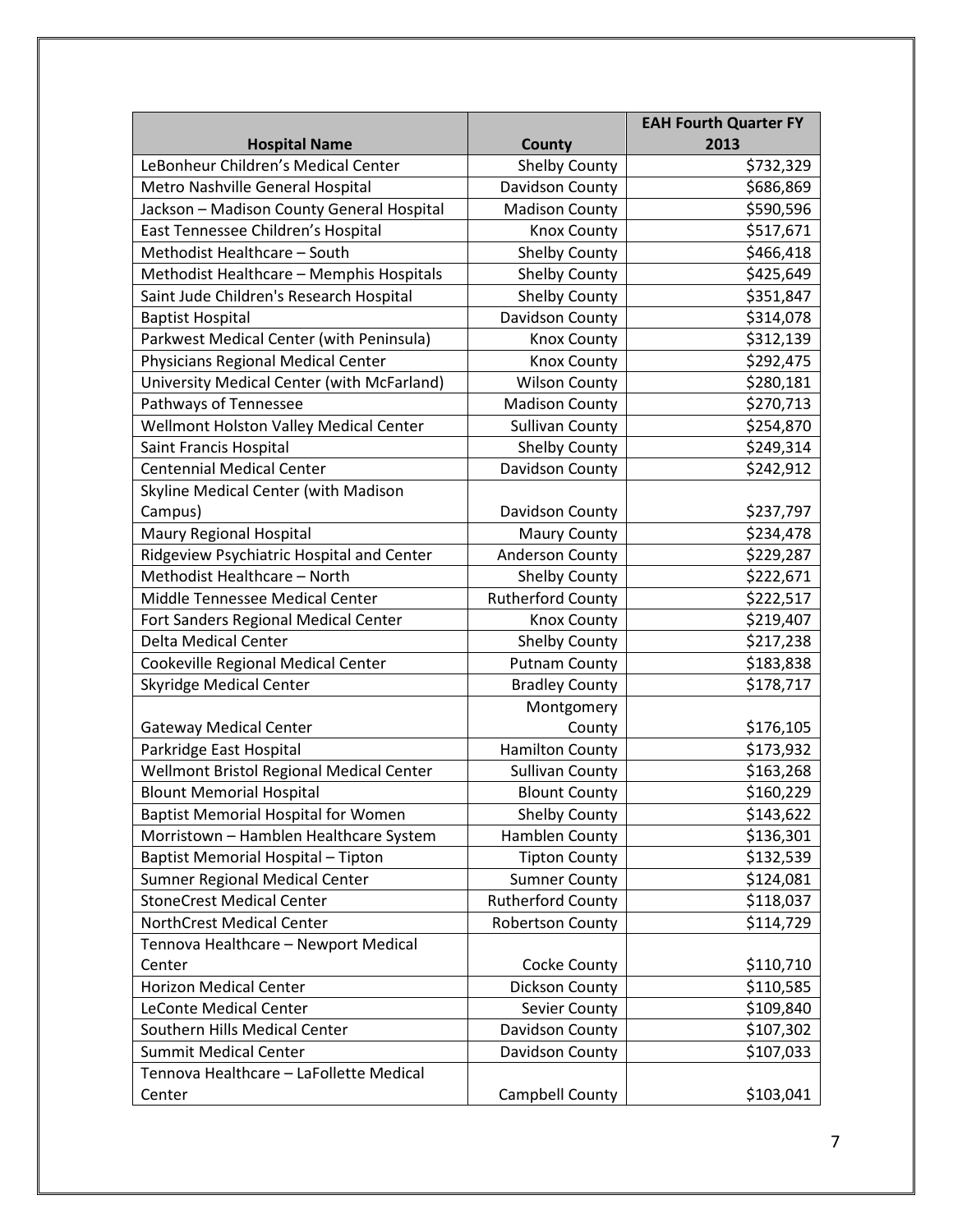|                                           |                         | <b>EAH Fourth Quarter FY</b> |
|-------------------------------------------|-------------------------|------------------------------|
| <b>Hospital Name</b>                      | County                  | 2013                         |
| Methodist Medical Center of Oak Ridge     | <b>Anderson County</b>  | \$100,604                    |
| Takoma Regional Hospital                  | <b>Greene County</b>    | \$92,046                     |
| Harton Regional Medical Center            | Coffee County           | \$91,830                     |
| Sweetwater Hospital Association           | Monroe County           | \$89,968                     |
| Henry County Medical Center               | <b>Henry County</b>     | \$86,169                     |
| Baptist Memorial Hospital - Union City    | <b>Obion County</b>     | \$85,339                     |
| <b>Dyersburg Regional Medical Center</b>  | <b>Dyer County</b>      | \$83,857                     |
| Humboldt General Hospital                 | <b>Gibson County</b>    | \$77,962                     |
| Wellmont Hawkins County Memorial Hospital | <b>Hawkins County</b>   | \$77,377                     |
| United Regional Medical Center            | Coffee County           | \$76,486                     |
| Lakeway Regional Hospital                 | Hamblen County          | \$75,474                     |
| Jellico Community Hospital                | Campbell County         | \$74,678                     |
| <b>Grandview Medical Center</b>           | <b>Marion County</b>    | \$73,041                     |
| Skyridge Medical Center - Westside        | <b>Bradley County</b>   | \$72,495                     |
| Indian Path Medical Center                | <b>Sullivan County</b>  | \$72,336                     |
| <b>Athens Regional Medical Center</b>     | <b>McMinn County</b>    | \$71,119                     |
| <b>Heritage Medical Center</b>            | <b>Bedford County</b>   | \$68,896                     |
| Regional Hospital of Jackson              | <b>Madison County</b>   | \$65,759                     |
| Crockett Hospital                         | Lawrence County         | \$62,268                     |
| River Park Hospital                       | <b>Warren County</b>    | \$62,139                     |
| <b>Lincoln Medical Center</b>             | <b>Lincoln County</b>   | \$60,038                     |
| <b>Bolivar General Hospital</b>           | Hardeman County         | \$59,954                     |
| Southern Tennessee Medical Center         | Franklin County         | \$59,095                     |
| <b>Sycamore Shoals Hospital</b>           | <b>Carter County</b>    | \$58,928                     |
| <b>Hardin Medical Center</b>              | <b>Hardin County</b>    | \$57,602                     |
| Livingston Regional Hospital              | <b>Overton County</b>   | \$51,338                     |
| <b>Wayne Medical Center</b>               | <b>Wayne County</b>     | \$50,466                     |
| Hillside Hospital                         | <b>Giles County</b>     | \$45,330                     |
| <b>Roane Medical Center</b>               | Roane County            | \$43,291                     |
| <b>Claiborne County Hospital</b>          | <b>Claiborne County</b> | \$38,162                     |
| McKenzie Regional Hospital                | Carroll County          | \$38,001                     |
| <b>McNairy Regional Hospital</b>          | <b>McNairy County</b>   | \$34,412                     |
| <b>Volunteer Community Hospital</b>       | <b>Weakley County</b>   | \$31,476                     |
| Jamestown Regional Medical Center         | <b>Fentress County</b>  | \$30,885                     |
| Gibson General Hospital                   | <b>Gibson County</b>    | \$28,863                     |
| Haywood Park Community Hospital           | Haywood County          | \$28,841                     |
| Baptist Memorial Hospital - Huntingdon    | <b>Carroll County</b>   | \$27,915                     |
| Henderson County Community Hospital       | <b>Henderson County</b> | \$23,819                     |
| Methodist Healthcare - Fayette            | <b>Fayette County</b>   | \$23,225                     |
| DeKalb Community Hospital                 | DeKalb County           | \$21,431                     |
| Decatur County General Hospital           | <b>Decatur County</b>   | \$20,672                     |
| White County Community Hospital           | <b>White County</b>     | \$19,787                     |
| Emerald - Hodgson Hospital                | Franklin County         | \$14,786                     |
| <b>TOTAL</b>                              |                         | \$25,000,000                 |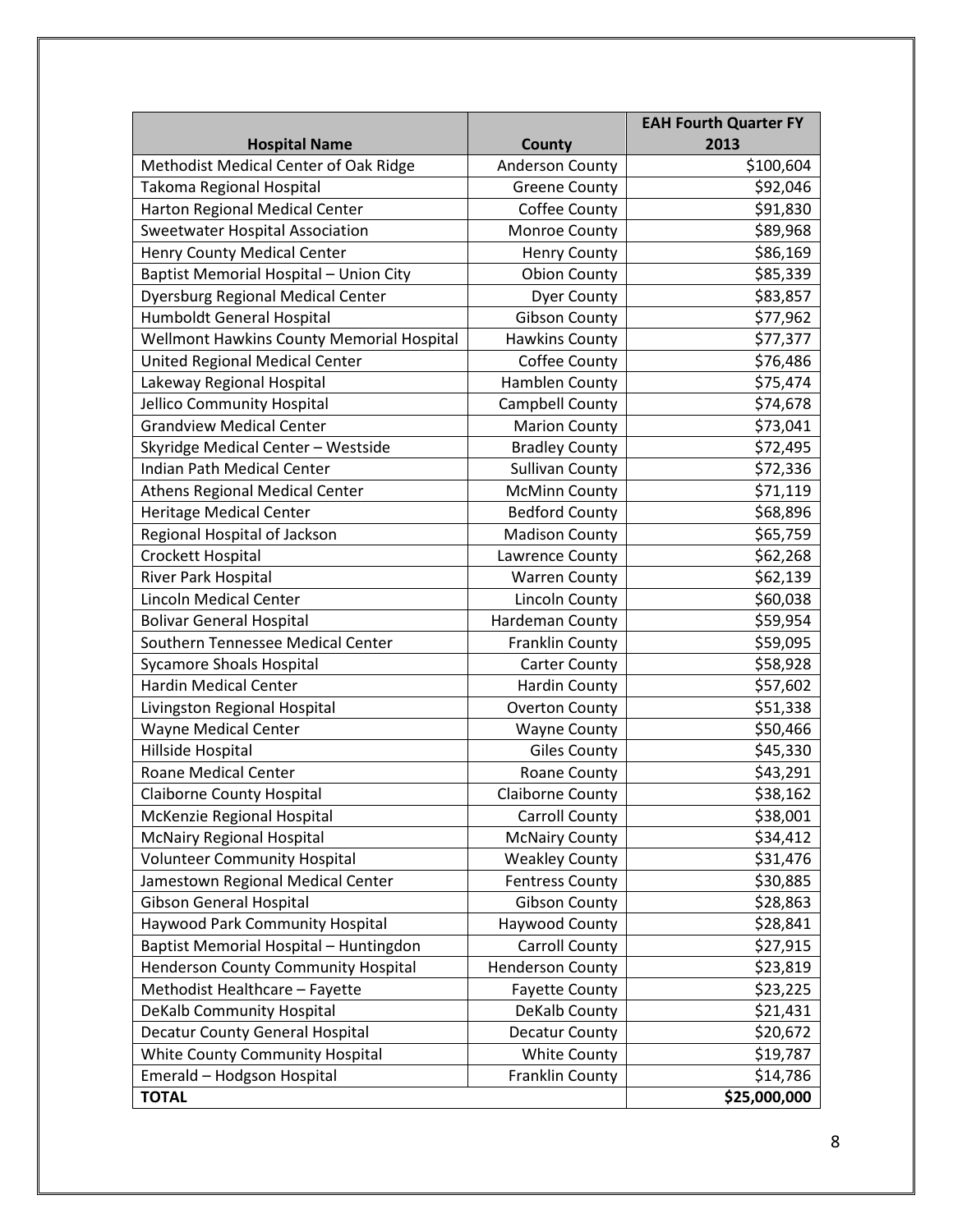## **Number of Recipients on TennCare and Costs to the State**

At the end of the period April 1, 2013, through June 30, 2013, there were 1,185,301 Medicaid eligibles and 20,299 Demonstration eligibles enrolled in TennCare, for a total of 1,205,600 persons.

Estimates of TennCare spending for the fourth quarter are summarized in the table below.

| <b>Spending Category</b> | 4 <sup>th</sup> Quarter* |
|--------------------------|--------------------------|
| MCO services**           | \$1,375,710,400          |
| Dental services          | \$44,730,200             |
| Pharmacy services        | \$197,801,600            |
| Medicare "clawback"***   | \$43,266,600             |

*\*These figures are cash basis as of June 30 and are unaudited.* 

 $\overline{a}$ 

*\*\*This figure includes Integrated Managed Care MCO expenditures.* 

*\*\*\*The Medicare Part D clawback is money states are required to pay to the federal government to help offset costs the federal government incurs by covering the prescription benefit for enrollees who have both Medicare and Medicaid.*

## **Viability of MCCs in the TennCare Program**

**Claims payment analysis.** TennCare's prompt pay requirements may be summarized as shown below.

| <b>Entity</b> | <b>Standard</b>                                                      | <b>Authority</b>        |
|---------------|----------------------------------------------------------------------|-------------------------|
| <b>MCOs</b>   | 90% of clean claims for payment for services delivered to            | T.C.A. $§$ 56-32-126(b) |
| (non-CHOICES  | TennCare enrollees are paid within 30 calendar days of the           |                         |
| services)     | receipt of such claims.                                              |                         |
|               |                                                                      |                         |
|               | 99.5% of all provider claims are processed, and, if                  |                         |
|               | appropriate, paid within 60 calendar days of receipt.                |                         |
| <b>MCOs</b>   | 90% of clean electronically submitted Nursing Facility and           | TennCare contract       |
| (CHOICES      | applicable Home and Community Based Services claims <sup>8</sup> are |                         |
| services)     | processed and paid within 14 calendar days of receipt.               |                         |
|               |                                                                      |                         |
|               | 99.5% of clean electronically submitted Nursing Facility and         |                         |
|               | applicable Home and Community Based Services claims <sup>9</sup> are |                         |
|               | processed and paid within 21 calendar days of receipt.               |                         |

<sup>&</sup>lt;sup>8</sup> Excludes Personal Emergency Response Systems (PERS), assistive technology, minor home modifications, and pest control claims. Claims for delivery of these services are handled like general MCO claims.<br><sup>9</sup> Ibid.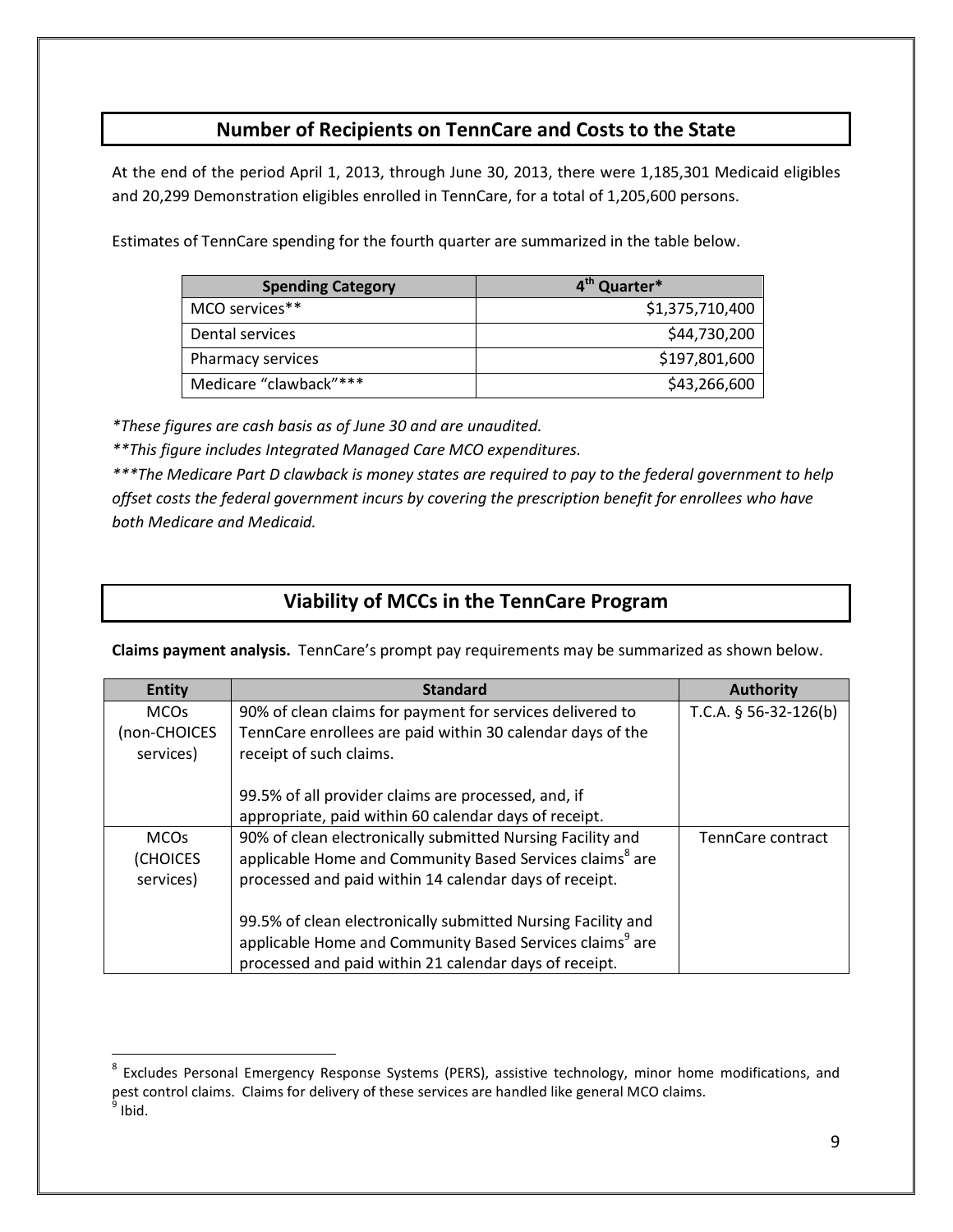| <b>Entity</b> | <b>Standard</b>                                              | <b>Authority</b>     |
|---------------|--------------------------------------------------------------|----------------------|
| <b>DBM</b>    | 90% of clean claims for payment for services delivered to    | TennCare contract    |
|               | TennCare enrollees are processed, and, if appropriate, paid  | and in accordance    |
|               | within 30 calendar days of the receipt of such claims.       | with T.C.A. § 56-32- |
|               |                                                              | 126(b)               |
|               | 99.5% of all provider claims are processed, and, if          |                      |
|               | appropriate, paid within 60 calendar days of receipt.        |                      |
| <b>PBM</b>    | 100% of all clean claims submitted by pharmacy providers are | TennCare contract    |
|               | paid within 10 calendar days of receipt.                     |                      |

The MCOs, the DBM, and the PBM are required to submit monthly claims data files of all TennCare claims processed to the Tennessee Department of Commerce and Insurance (TDCI) for verification of statutory and contractual prompt pay compliance. The plans are required to separate their claims data by TennCare Contract (i.e., East, Middle, or West Grand Region) and by subcontractor (e.g., claims processed by a vision benefits manager). Furthermore, the MCOs are required to identify separately non-emergency transportation (NEMT) claims in the data files. Finally, the MCOs are required to submit separate claims data files representing a subset of electronically submitted Nursing Facility and applicable Home and Community Based Services claims for CHOICES enrollees. TDCI then performs an analysis and reports the results of the prompt pay analyses by NEMT and CHOICES claim types, by subcontractor, by TennCare contract, and by total claims processed for the month.

If an MCO does not comply with the prompt pay requirements based on the total claims processed in a month, TDCI has the statutory authority to levy an administrative penalty of \$10,000 for each month of non-compliance after the first instance of non-compliance was reported to the plan. The TennCare Bureau can also assess liquidated damages pursuant to the terms of the Contractor Risk Agreement. If the DBM and PBM do not meet their contractual prompt pay requirements, only the TennCare Bureau can assess applicable liquidated damages against these entities.

**Net worth requirement.** By statute, the minimum net worth requirement for each TennCare MCO is calculated based on premium revenue for the most recent calendar year, as well as any TennCare payments made to the MCO that are not reported as premium revenue.

During this quarter, the MCOs submitted their National Association of Insurance Commissioners (NAIC) First Quarter 2013 Financial Statements. As of March 31, 2013, TennCare MCOs reported net worth as indicated in the table below. $^{10}$ 

| MCO                  | <b>Net Worth</b> | Reported         | Excess/      |
|----------------------|------------------|------------------|--------------|
|                      | Requirement      | <b>Net Worth</b> | (Deficiency) |
| Amerigroup Tennessee | \$17,323,202     | \$112,170,452    | \$94,847,250 |

<sup>&</sup>lt;sup>10</sup> The "Net Worth Requirement" and "Reported Net Worth" figures in the table are based on the MCOs' companywide operations, not merely their TennCare operations. Amerigroup, for instance, operates a Medicare Advantage Plan in Middle Tennessee, while UnitedHealthcare has several lines of business in Illinois, Iowa, Virginia, and Tennessee. Volunteer State Health Plan, by contrast, conducts only TennCare business.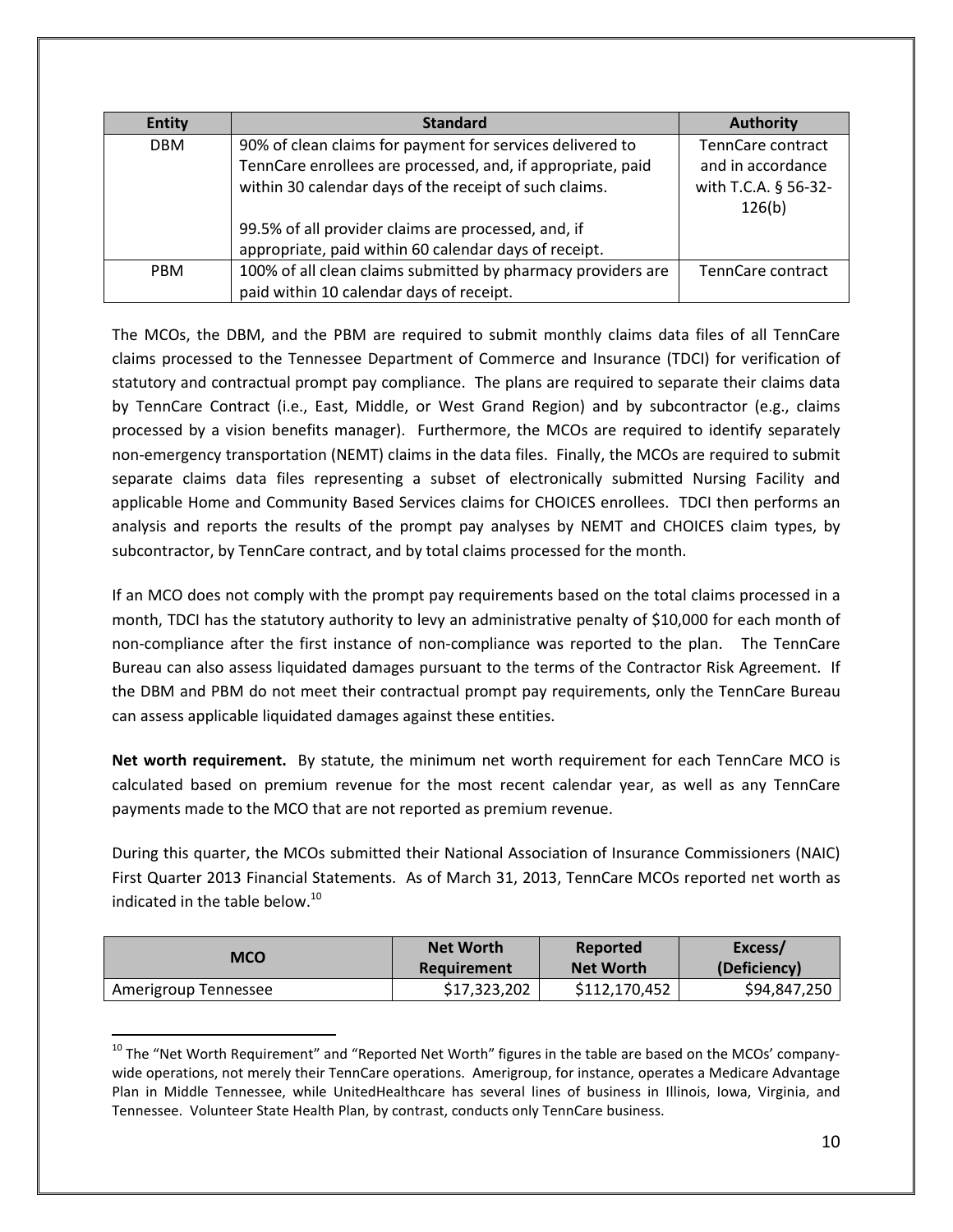| <b>MCO</b>                                                                           | <b>Net Worth</b><br>Requirement | Reported<br><b>Net Worth</b> | Excess/<br>(Deficiency) |
|--------------------------------------------------------------------------------------|---------------------------------|------------------------------|-------------------------|
| UnitedHealthcare Plan of the River<br>(UnitedHealthcare Community<br>Vallev<br>Plan) | \$64,481,178                    | \$477,995,733                | \$413,514,555           |
| Volunteer State Health Plan (BlueCare<br>& TennCare Select)                          | \$35,639,453                    | \$221,816,720                | \$186,177,267           |

All TennCare MCOs met their minimum net worth requirements as of March 31, 2013.

## **Success of Fraud Detection and Prevention**

The mission of the Tennessee Office of Inspector General (OIG) is: *To identify, investigate, and prosecute persons who commit fraud or abuse against the TennCare program and to recoup money owed to the State of Tennessee.* The OIG staff receives case information from a variety of sources, including local law enforcement, the TennCare Bureau, Health Related Boards (HRB), the Department of Human Services (DHS), other state agencies, health care providers, Managed Care Contractors (MCCs), and the general public via the OIG website, fax, written correspondence, and phone calls to the OIG hotline. The statistics for the fourth quarter of the 2012 - 2013 fiscal year are as follows:

### **Summary of Enrollee Cases**

|                       | Quarter | <b>Grand Total to Date</b><br>(since creation of OIG in July 2004) |
|-----------------------|---------|--------------------------------------------------------------------|
| Cases Received        | 2.232   | 150.733                                                            |
| Abuse Cases Received* | 1.606   | 73.438                                                             |

*\* Abuse cases may be referred to the appropriate Managed Care Organization (MCO), the TennCare Bureau, or DHS for further review/action.* 

### **Court Fines & Costs Imposed**

|                                  | Quarter     | <b>Grand Total to Date</b>           |
|----------------------------------|-------------|--------------------------------------|
|                                  |             | (since creation of OIG in July 2004) |
| <b>Fines</b>                     | \$5,550.00  | \$714,005.00                         |
| <b>Court Costs &amp; Taxes</b>   | \$7,007.79  | \$231,935.00                         |
| <b>Court Ordered Restitution</b> | \$37,053.55 | \$2,168,360.00                       |
| Drug Funds/Forfeitures           | \$387.44    | \$435,936.00                         |

The OIG aggressively pursues enrollees who have apparently committed fraud or abuse against the TennCare program. The primary criminal case types are: prescription drug cases (drug diversion, drug seekers, doctor shopping, and forging prescriptions), child not in the home, reporting a false income,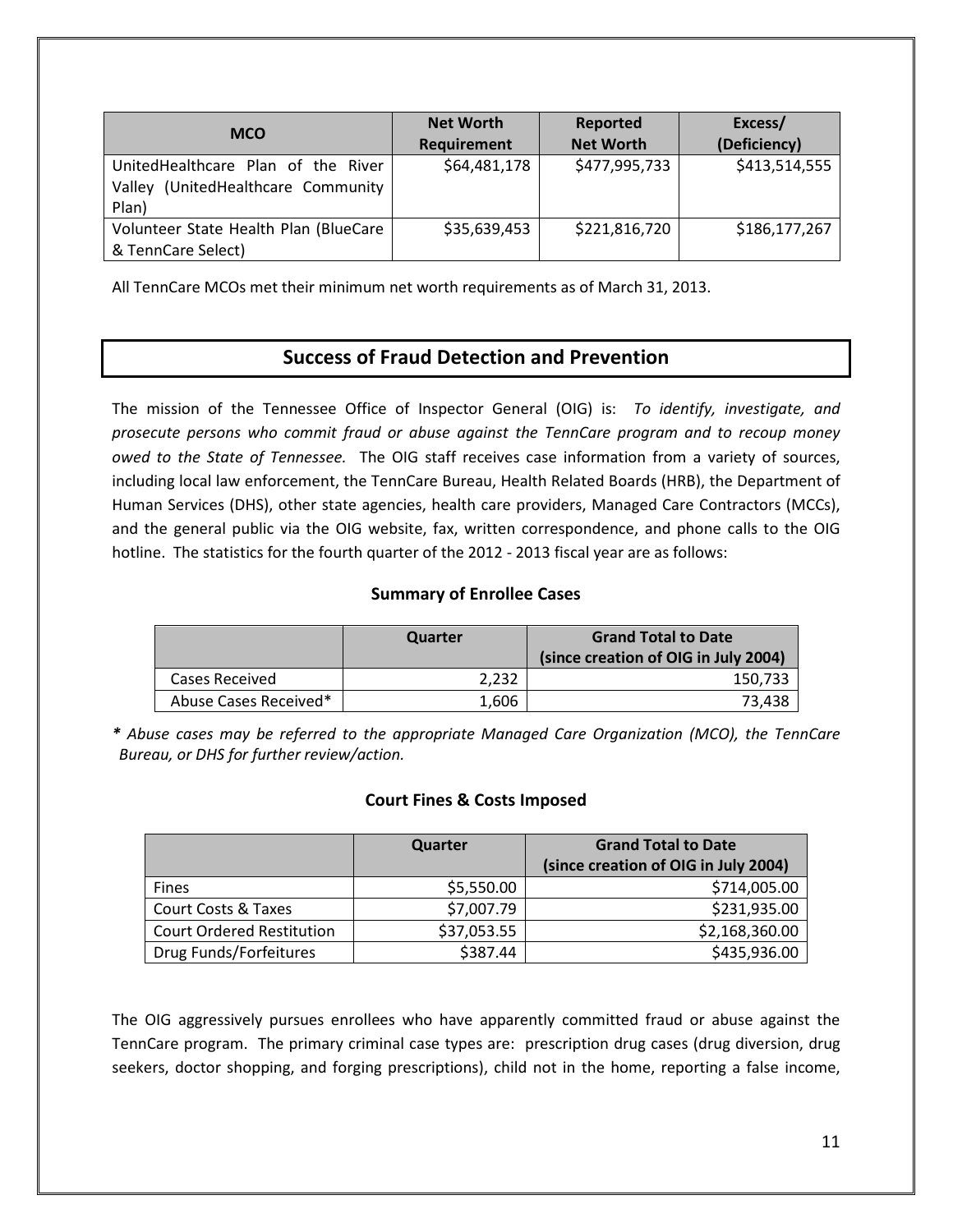access to other insurance when one is enrolled in an "uninsured" category, and ineligible individuals using a TennCare card.

One relatively new development reflected in the "Arrest Categories" table below is OIG's participation in the Drug Enforcement Administration (DEA) Task Force. In June 2013, an OIG Special Agent assigned to the DEA Task Force made 25 felony drug arrests, served 8 search warrants, seized 10 vehicles, inventoried—and booked as evidence—\$10,000 in cash, and took over 1,000 prescription pills (i.e., controlled substances) off the streets. These accomplishments contributed to a record number of arrests in the month of June (46) and in the fourth quarter of the Fiscal Year (81).

| Category                            | Quarter        | <b>Grand Total to Date</b><br>(since creation of OIG in July 2004) |
|-------------------------------------|----------------|--------------------------------------------------------------------|
|                                     |                |                                                                    |
| Drug Diversion/Forgery RX           | 10             | 538                                                                |
| Drug Diversion/Sale RX              | 21             | 741                                                                |
| Doctor Shopping                     | 9              | 281                                                                |
| Access to Insurance                 | 0              | 55                                                                 |
| Operation FALCON III <sup>11</sup>  | 0              | 32                                                                 |
| Operation FALCON 2007 <sup>12</sup> | 0              | 16                                                                 |
| False Income                        | $\overline{2}$ | 80                                                                 |
| Ineligible Person Using Card        | 0              | 20                                                                 |
| Living Out Of State                 | 6              | 29                                                                 |
| <b>Asset Diversion</b>              | 0              | 7                                                                  |
| <b>ID Theft</b>                     | $\overline{2}$ | 65                                                                 |
| Aiding & Abetting                   | 0              |                                                                    |
| Failure to Appear in Court          | 0              | 3                                                                  |
| Child Not in the Home               | 6              | 19                                                                 |
| <b>DEA Task Force</b>               | 25             | 38                                                                 |
| <b>GRAND TOTAL</b>                  | 81             | 1,931                                                              |

### **Arrest Categories**

<sup>&</sup>lt;sup>11</sup> Operation FALCON ("Federal and Local Cops Organized Nationally") III—conducted October 22-28, 2006—was a joint mission among federal, state, city, and county law enforcement agencies to arrest fugitives, including individuals facing narcotics charges. Additional information about all of the Operation FALCON initiatives is available on the website of the United States Marshals Service at http://www.usmarshals.gov/falcon/index.html.

 $12$  Operation FALCON 2007, which took place from June through September of that year, was the follow-up initiative to Operation FALCON III (described in Footnote 11). Like its predecessor, Operation FALCON 2007 targeted fugitives with open warrants.